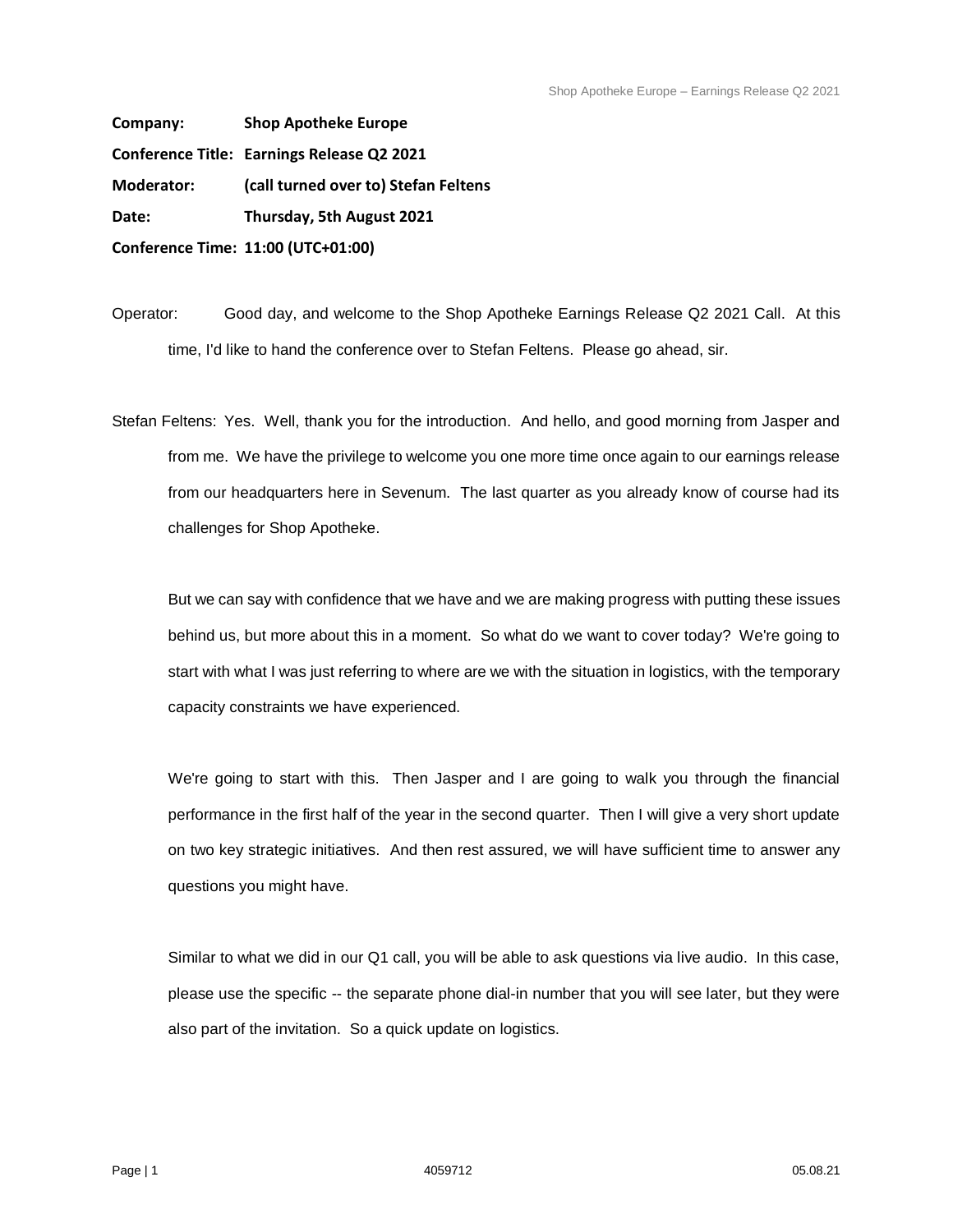But before we talk about the status quo, just let me walk you through some of the milestones of moving our business, our activities from the old facility to the new facility. This actually started last year in October when we transferred all the orders from customers in our international segment to our new facility.

By using some of the capacity here in our new facility, and still operating the old facility full steam, we were able to -- it allowed us to post record sales in Q4 last year and again in Q1 2021. In January, we started using our new automated equipment and our automated processes.

And then the most important milestone happened in April and in May when we transferred all of the non-prescription orders from customers in the DACH region to our new facility. And then of course in May, we started to encounter a shortage of resources especially in our distribution facility in light of a surprisingly fast-tightening labour market in the Greater Venlo area.

But this is not of course limited to this part of the Netherlands. Admittedly, that is something that we had not anticipated at least not to the full extent. So where do we stand today? We have taken a number of actions in order to address our manpower shortage.

We have enhanced and changed some of our internal processes. We have enhanced and improved our -- the compensation packages. Again, there is a different competitive environment that is something that has just taken place over the last few days.

With this measure, we are confident that we will be able to attract additional talent to Shop Apotheke. And it will also help us to retain the people that are already working for Shop Apotheke. So it will help us to reduce fluctuation. In addition, we have strengthened our recruiting processes.

We have strengthened and increased our recruiting resources. We are of course -- we are doing all of this to get us back onto the Shop Apotheke growth track and equally or one might say even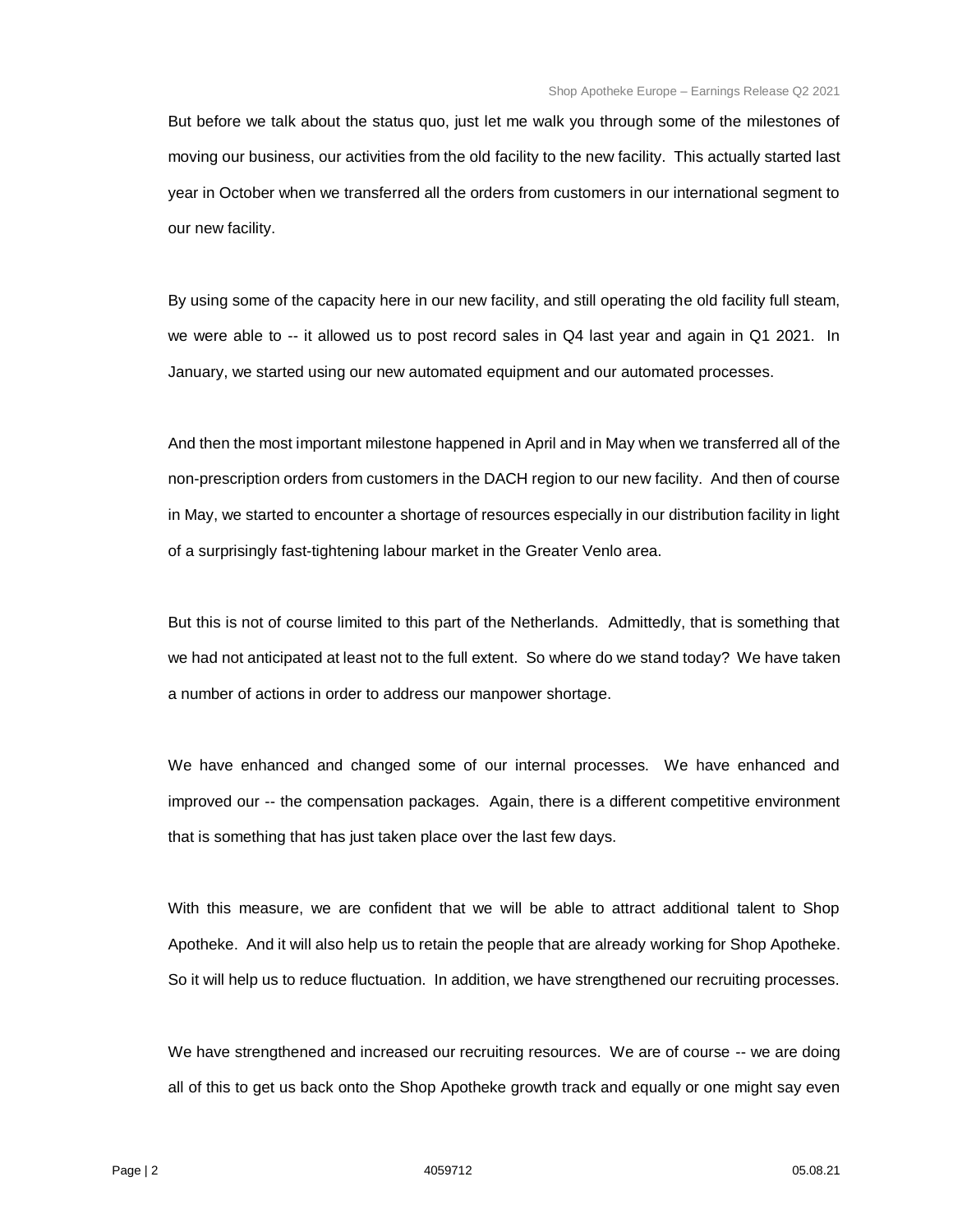more important, we want to have the capacity in place by the end of this year to be able to take advantage of the eRx mandate as of January next year, but also other opportunities that present themselves beyond the boundaries of Germany.

Our move to the new facility will actually be concluded by the end of September when we will have transferred also all the Rx orders from the old to the new facility and any or all the orders containing any cold chain products. So shifting gears, we're now -- Jasper and I are going to walk you through the financial performance in the first half of the year in the second quarter.

So what were some of the key facts of the first six months? Our sales increased in the first six months of the year by 15% to €534 million. In the second quarter, our sales increased by 8% to exactly a €0.25 billion. In Q2, we posted for the sixth consecutive quarter -- for the sixth quarter in a row, a positive adjusted EBITDA of around a €1 million.

For the first six months, we generated an adjusted EBITDA of  $\epsilon$ 7 million and 1.3% of net sales. Our customer growth, the growth of our active customer base continued to increase significantly compared to a year ago. Our active customer base increased by 1.6 million.

Our strong operational performance allowed us to generate a positive operating cash flow. And Jasper is going to share more details in a couple of minutes. You of course are all familiar with the guidance update that we provided on the 22nd of July. We are now projecting a sales growth, a top line growth of 10% to 15% with an adjusted EBITDA margin at around breakeven level.

So a quick look at our two reporting segments, the DACH region and the international segment. Both segments were of course impacted by the capacity constraints we experienced in the second half of the second quarter. Starting with the international segment, the international segment still for the first six months of the year posted I can say a solid year-over-year growth of 44%.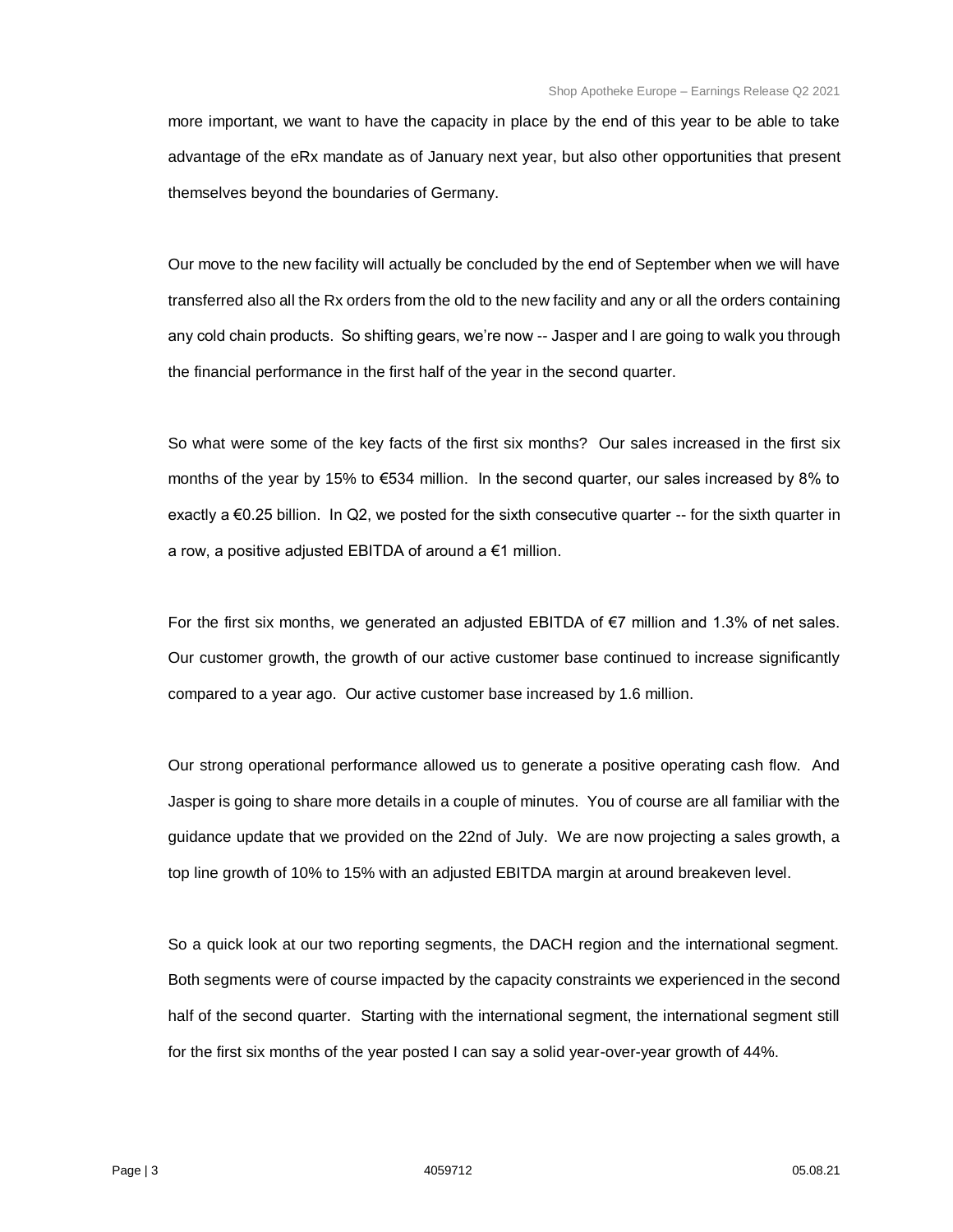And of course for a six-month period for the first time, they exceeded the €100 million threshold. Our DACH business expanded over the first six months by 10%, and generated sales of close to €430 million. Going back to our active customer base, by the end of June, so as of the 30th of June this year, we had exceeded the 7 million mark of active customers.

I know you all are familiar with the definition of an active customer. Somebody will have placed at least one order over the last 12 months, the 1.6 million increase, and it increased by almost 30%. Moving to the right-hand side of the chart, starting with the customer satisfaction measured by the Net Promoter Score, the NPS.

Not surprisingly, we experienced in the second quarter some extended delivery times because of the capacity constraints we had. So we have the -- an NPS of 70 in the first half -- excuse me, an NPS of 70 in the first half of last year. There's a typo on the chart. The NPS in the first half of this year dropped to 68.

On the next chart, we're going to share some new and additional insight into the evolution of our net promoter score. Our average basket value came in at €62.57 after it had been just a bit above €65 in the first six months of 2020. The key driver was the lower share of our Rx business which generates higher average basket values.

So I already mentioned we're going to provide some additional visibility this time into the evolution of our net promoter [inaudible] 60. This is of course not what we want and what we have planned for. But again comparing this to other companies, comparing this to other industries, anything above 60 would still be considered as a reasonably good NPS.

But of course, it's not good enough for Shop Apotheke. Very encouraging, and I was referring to this earlier is that we see a recovery of our NPS. The last data point with a score of 71 is again --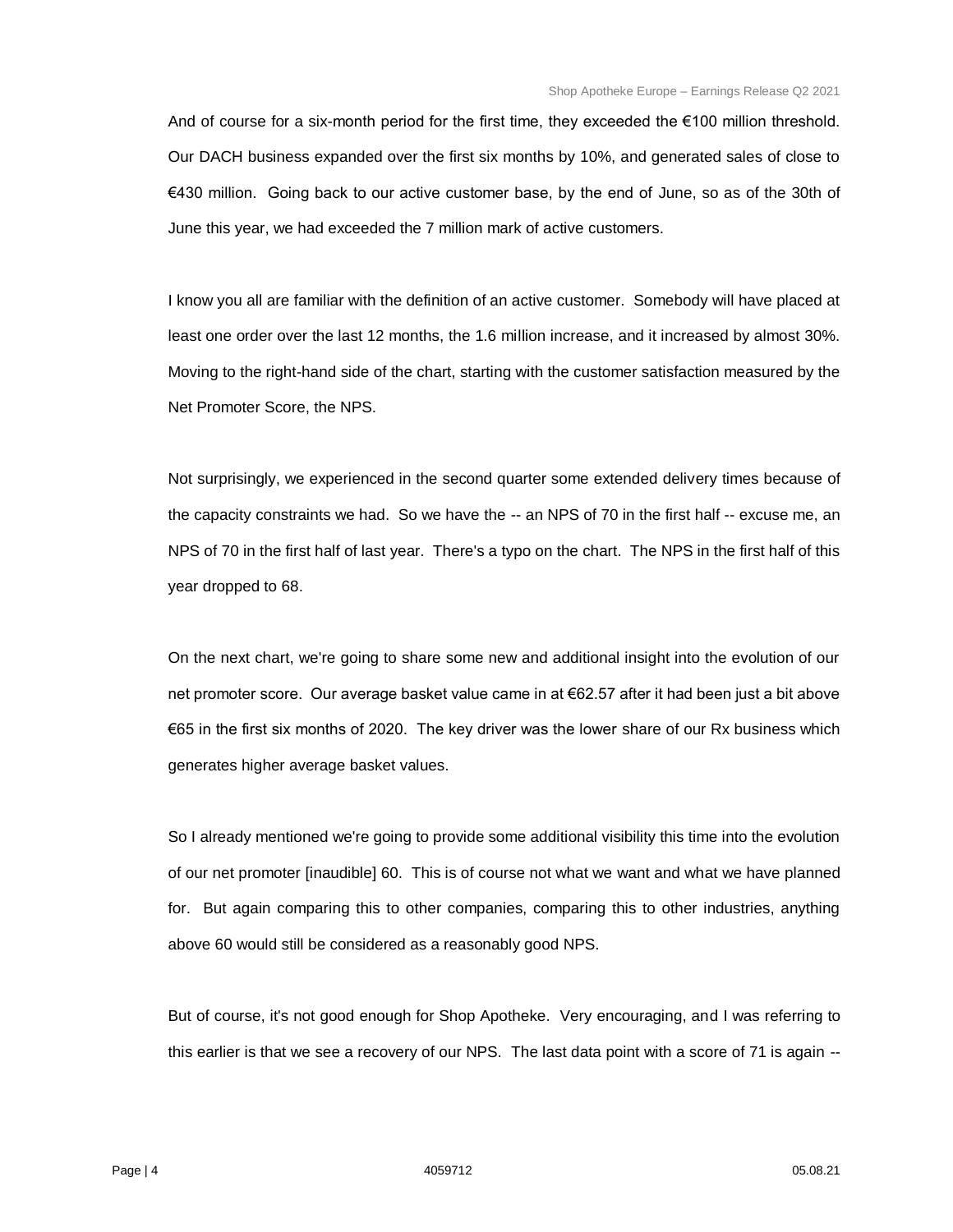once again within our target range. I acknowledge three data points don't yet necessarily make a trend.

But at least, the early signs are encouraging that the measures that we have taken are taking hold and are helping us to get out of this -- out of the valley that we experienced again in the first half of July and in June. So switching to our web traffic. The red line shows the weekly total visits to all our websites, in all of our markets.

You see a peak towards in late February and in March. Then you see a couple of weeks where the web traffic was pretty steady on the right-hand side here, and then you see a sharp decline that started in early June. Of course, this is directly related to the capacity constraints we experienced and triggered by the capacity constraints.

Of course, we reduced our marketing investment because we didn't want to generate additional orders that we would have had problems to process. When you look at our -- the blue bars which show the weekly year-over-year growth, so the growth of web traffic or the change of our web traffic was the same week a year ago.

Throughout the period that we're showing here, our web traffic has grown, albeit of course not at the pace towards the end of this period that we would like to have seen. The sharp drop from April or in April of course had to be seen in the context of the start of the corona pandemic last year in March and April when we saw a significant jump in our web traffic. And with this, I'll hand it over to Jasper to walk you through the financials.

Jasper Eenhorst: Yeah, thank you very much, Stefan. It's very clear, and good morning to everybody on the call. On this slide, we see the orders per quarter of the past two and a half years, and it's in thousands. So for example at the right side of the slide rounded, you see that we processed 4.7 million orders in the current quarter.

Page | 5 4059712 05.08.21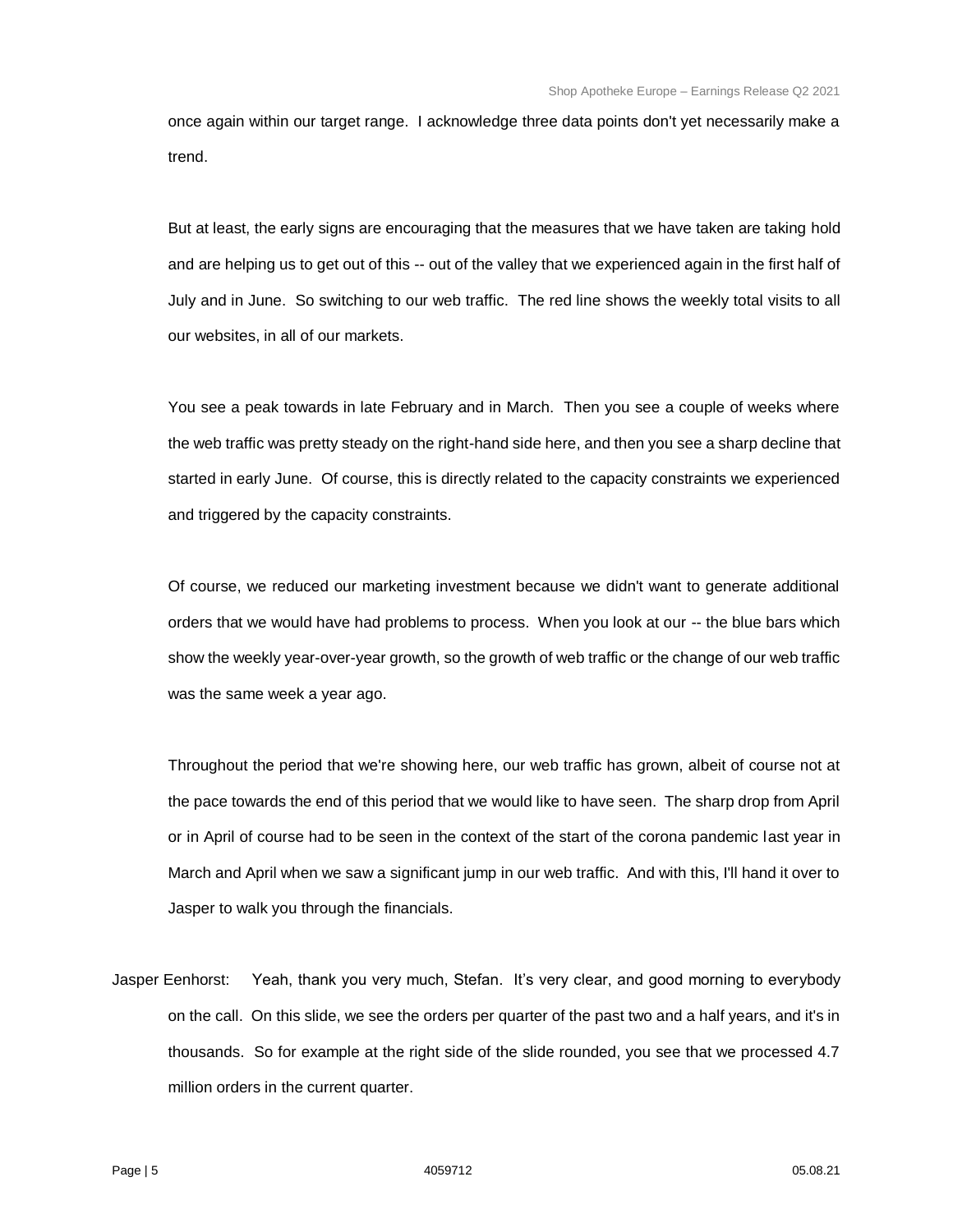There are a couple of messages I would like to highlight on these slides. First of all if you look at 2019 and 2020, you'll see that we generally tend to peak in the first quarter of the year, and then have a slower second quarter. That is because of seasonality.

But [inaudible], we were aiming for more than the 4.7 million orders that we processed in the current quarter. Another key message on this slide is in the green circles where you are seeing that also in the past quarter we have more than 80% from our total volume coming from returning existing customers.

And we also at the same time have a healthy inflow of new customers continuing. And the last thing I would like to highlight here, of course with the 4.7 million we wish that it would have been a little bit higher. But it's also clearly our second highest quarter ever, even higher than our very strong fourth quarter of the past year which was at 4.4 million.

And this is showing the strength with which we entered the second quarter. To the next slide, what this shows, 10 million orders we did in total in the first half of 2021 bring us in from a number perspective. On this slide in the customary format, all the key P&L items.

And before I start discussing the sales to including the adjusted EBITDA were on the adjustments. Of course we had a quarter with turbulence in quarter two that we continued to apply. The same definition of our adjustments that is mainly the accounting treatment of our ESOP program.

And the remainder is from one of project-related costs. So for the second quarter, this was 2.6 million, the total adjustments, exactly the same number as we had in the first quarter of this year. Then going to the sales. Stefan mentioned already the above half a billion of sales that we achieved over the first six months.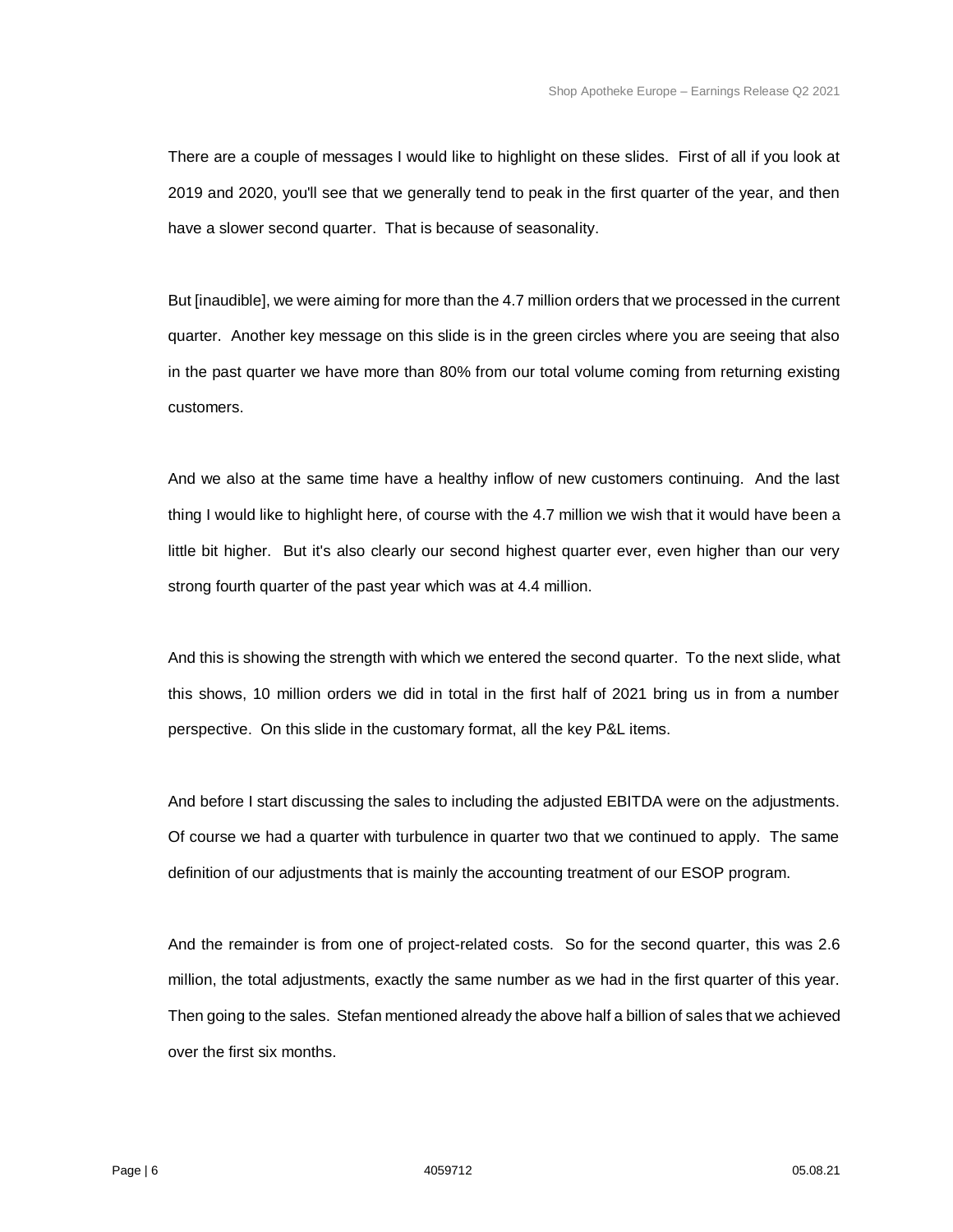And this has also given me the opportunity to tell you that the numbers improved slightly versus the preliminary numbers that we released on July 5. The quarter two growth preliminary was 7.3% in the second quarter, but it increased to 7.6% in the second quarter, and around 15%, 15.0 over the first six months.

Also on the 22nd of July, we've got a question about our Rx developments in Germany. Stefan then responded that the preliminary number was a decline of 26%. The final numbers are is that there was an Rx decline of 24% over the first half of the year.

Gross profit margin, gross profit margin was around 25.5%, both in the first half and in the second quarter which was well up year over year. A little bit later I have a bridge on that. Selling and distribution, it was a bit over 21% of sales. It was up over the first half, 3.7 percentage points versus last year.

And in the second quarter, it was up three point -- And now I cannot read the number, 3 point -- I can't see the exact number, 3.6% it was to be precise. And the adjusted administrative costs were around 3%, both in the first and in the second quarter. And all the numbers I just mentioned if you add them up, you get to the adjusted EBITDA year-to-date, 6.9 million positive.

But also in the second quarter, we reported a €1.2 million positive adjusted EBITDA. As Stefan mentioned already, it's the sixth consecutive quarter of a positive adjusted EBITDA margin. The gross margin, so it increased from 22.5 by three percentage points to 25.5.

And if I start with the first building block, it is also the sixth consecutive quarter that we disclosed to you that we achieved year-over-year improvements in our sourcing. Half year, this year compared to last year, an improvement of 0.3 percentage points.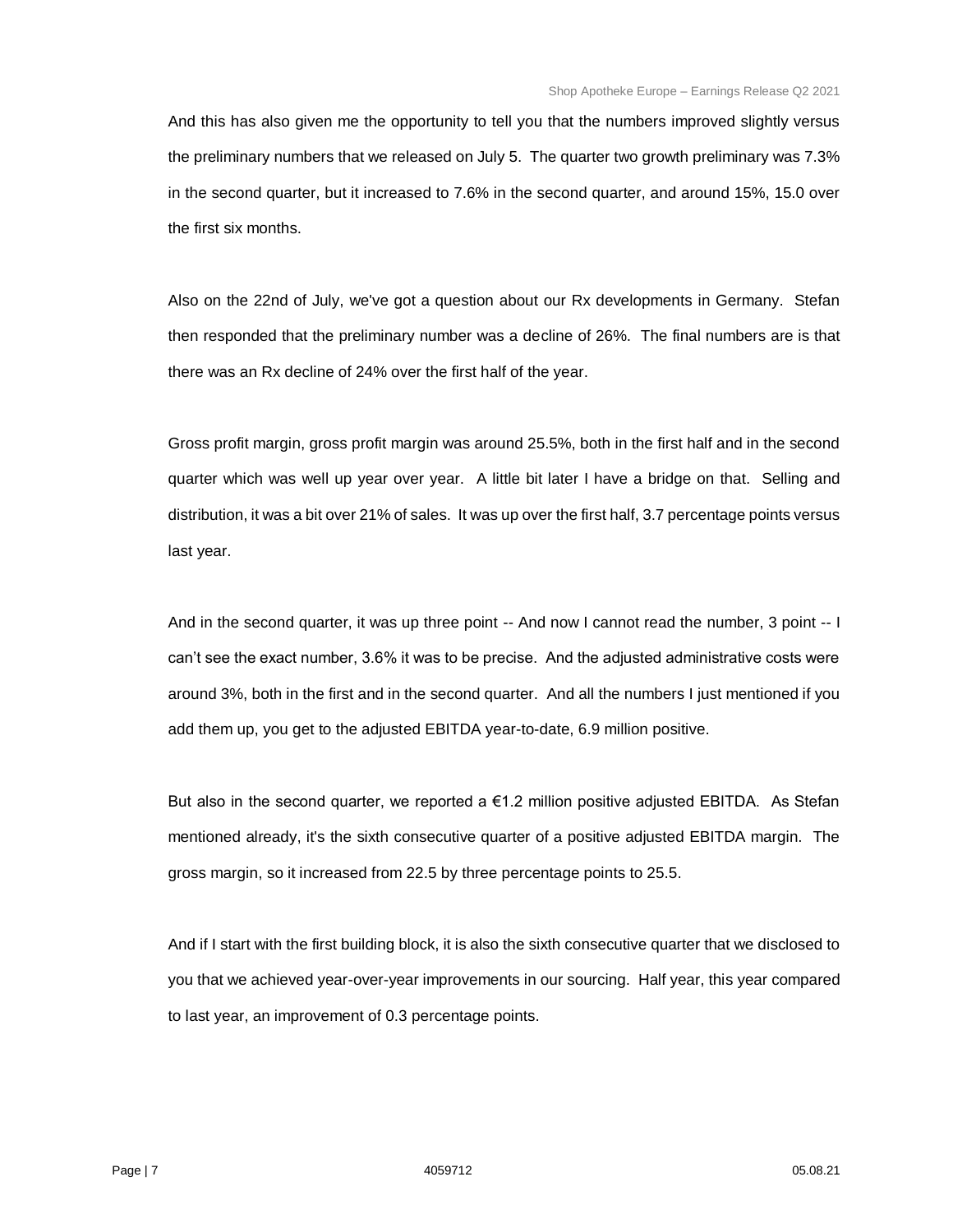Then there was a benefit of 0.6% from the net pricing and vouchers which includes vouchers related to Rx. The other one of 1.2 also had a benefit, but that's mainly mixed. It's mixed in countries and mixed from Rx and OTC. And then a more fundamental important block, a building block here of 0.9% is other.

And there is in part the fact that we had last year higher write-downs of COVID-related assortment. The main element in this improvement is the higher media and monetisation income. So in this slide everything related to the gross profit margin fell to the positive.

Then the next one please, [inaudible]. This is the expenses as a percentage of sales. From 17.5%, it increased by 3.7 percentage points. Clearly the increase came from higher marketing. On one hand, we had last year a very marketing efficient period at the start of corona.

And this year, we invested really in our marketing position. Shipping packaging increased because of the very strong growth. We achieved 44% year to date in our international business. Despite increase in operation and labour should not come as a surprise.

At the moment, we are operating two facilities and last year it was just one. And the other is mainly reflective of our increase in IT. Next one please. And then the cash flow slides. The good thing about cash is that you can talk about EBIT, net income, about adjusted EBIT or non-adjusted EBIT, but cash is what it is.

And if I start with the building blocks, then you'll see that despite some headwinds we experienced in the first half of the year, how we started with an absence of cold and flu. Then there was a lower allergy season, the bonus then on Rx and also our internal logistic issues.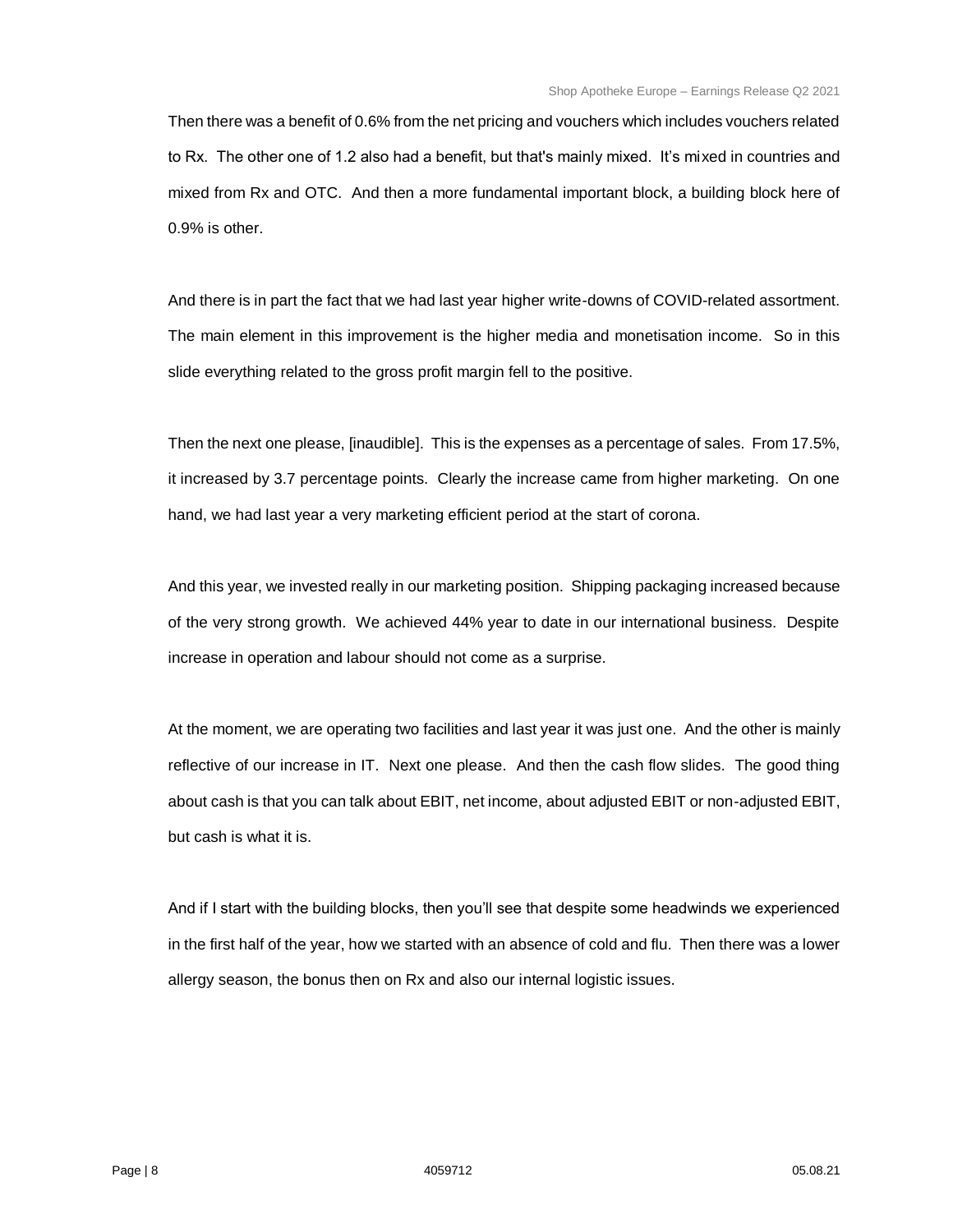But we still generated €5 million of positive operating results. In addition to that, the favourable working capital movements resulted in an inflow of €20 million. So to sum up the two, the operating cash flow was at €25 million over the first six months of 2020.

Investments at €61 million were at an elevated level. It includes the two business acquisitions of the first quarter, MedApp and SMARTPATIENT. This includes our investments in the new automated warehouse. And it includes our regular PP&E, and IT.

And of course IT because after all, we're this tech and digital front runner company. Also this year, we had in quarter one a very successful placement of convertible bonds with a zero coupon[?]. And this is the main reason for the inflow of well above 200 million.

On this slide, you see cash which is defined as cash and cash equivalents including our short-term financial assets. So we started the year well above a 100 million. And we ended the second quarter in a cash position of well above 300 million of solid cash position. And with that, I'll hand it over back to you, Stefan.

Stefan Feltens: Okay, thank you, Jasper. Well, a quick update on two key strategic initiatives. But before we go there despite some hiccups that we have and probably will continue to experience occasionally we firmly stand behind our ambitions. And we are convinced that we remain fully on track to develop Shop Apotheke to become Europe's leading customer centric e-pharmacy platform.

But now switching to the two initiatives, the first one is our same-day service. You might remember that we had aimed to cover all of the metropolitan areas in Germany by the end of this year. Actually, we achieved this ahead of schedule by the end of June.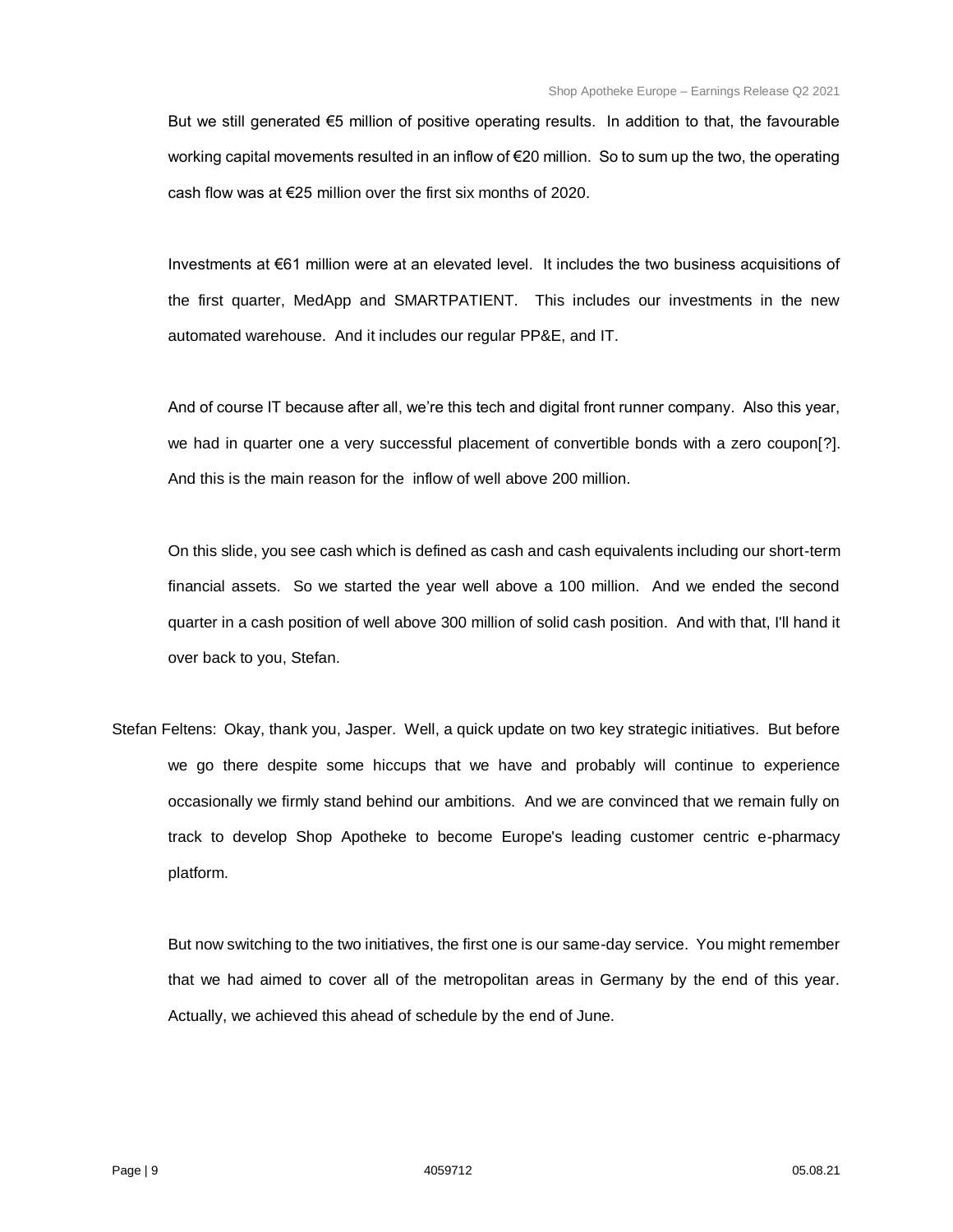You see here all the red dots. We are able to serve all of the metro areas in Germany with our same-day service under the Shop Apotheke Now label. We have now the opportunity to reach more than 20 million potential customers.

And of course the same-day service is especially relevant if customers have acute medication needs and don't -- and cannot and don't want to wait until the next day or the following day to receive their package. And by the way, that is also something that we closely monitor.

The NPS or the customer satisfaction of the people that use our same-day service is very, very strong. So that's a very encouraging sign for us. The other topic that's probably on our mind is the ongoing eRx pilot that was launched by the Gematik on the 1st of July according to the schedule, so that we're on time with this.

Since the 1st of July, the Gematik processed many electronic prescriptions. And the main objective is to ensure that all the e-prescription-related processes and the systems are working properly. So July 1st actually marks the start, the launch of electronic prescriptions in Germany.

It is our understanding that in the initial phases of the pilot, the emphasis was on the claims processing aspect of the electronic prescription of the eRx processes. So to ensure that electronic prescriptions flow properly and smoothly from the pharmacy through the claims processing centre to the statutory health insurer.

As far as we as Shop Apotheke are concerned, I can say with -- I'd like to say with a healthy dose of pride that we are ready. We are ready to receive electronic prescriptions. We have not yet received a prescription from the pilot. If that is the case at a later point in time, we will certainly be ready to properly process the first electronic prescription for Shop Apotheke.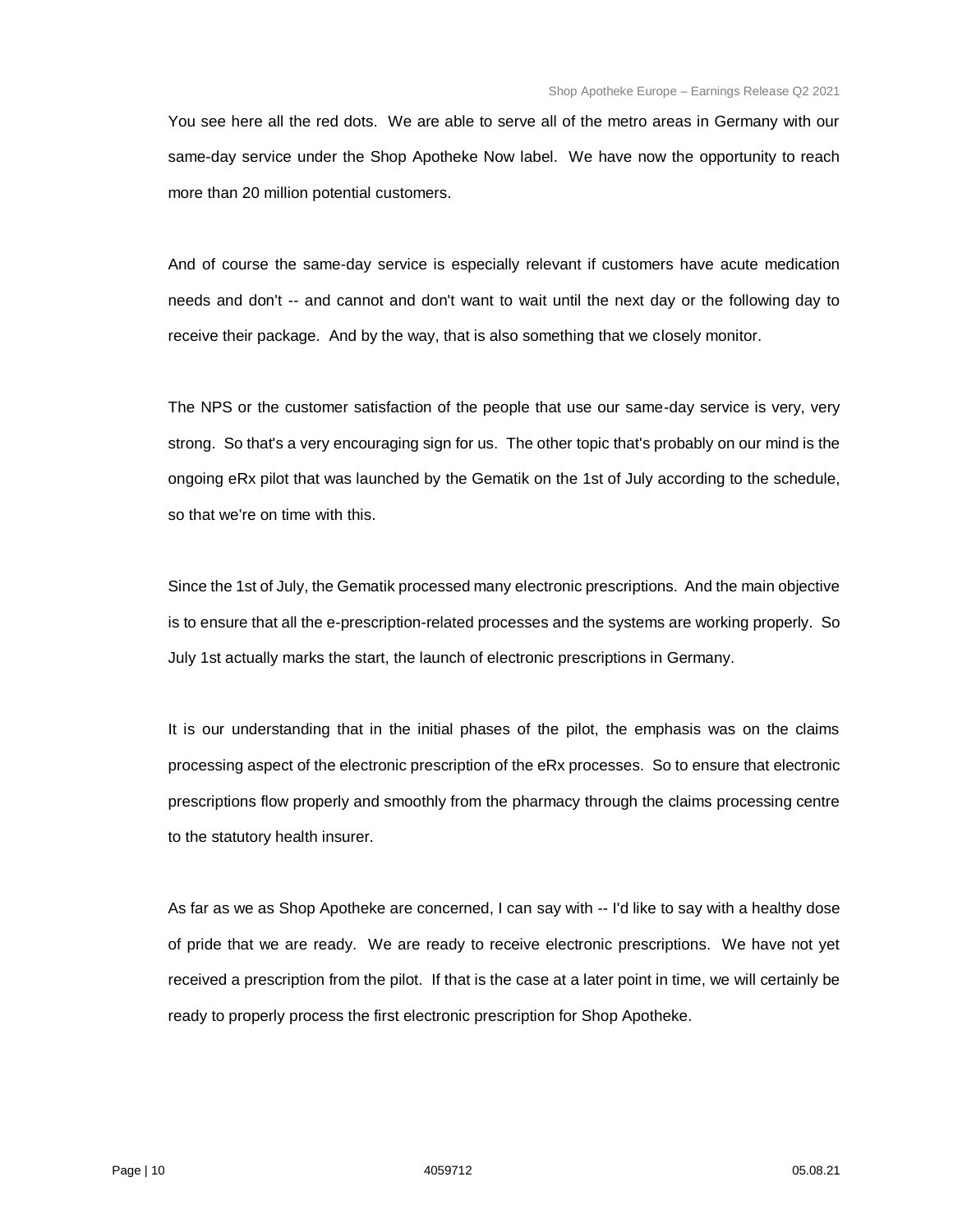I can only also in front of you now express my appreciation also on behalf and certainly of Jasper to the taskforce that has been put in place two years ago and that has worked tirelessly to make sure that we are ready. And I can say again with appreciation and with gratitude, I can say that all of our frontend and our backend processes are ready.

We are prepared for e-prescriptions. So taking a closer look at the pilot that was started by the Gematik. And as I said on the 1st of July, the Gematik talked about three phases of hyper care phase, and extended care phase and enhanced care phase based on what we have heard.

It looks as if the Gematik has moved and progressed towards the or into the enhanced care phase. The enhanced care phase of course is important because that's when the pilot that's limited to the Berlin Brandenburg region will be scaled up towards around a 100 pharmacies at the end of September and around 50 physicians.

Once the pilot is concluded around the end of Q3, then the nationwide rollout of electronic prescriptions in Germany is actually going to happen. Meaning once the pilot has been concluded, then all the physicians in Germany and of course then pharmacies at the next part in the process chain will be able to issue and to process electronic prescriptions.

They don't have to, but they can if they want to. This is of course all in preparation for the eRx mandate. Meaning that physicians in Germany starting on the 1st of January next year will be obliged to issue electronic prescriptions for the vast majority -- in the vast majority of instances.

So again in conclusion based on everything that we are hearing, based on everything that we are seeing, it seems as if the Gematik remains on track to conclude the pilot as scheduled, and then to move towards the nationwide rollout of electronic prescriptions across not just the Berlin Brandenburg region, but all regions in Germany.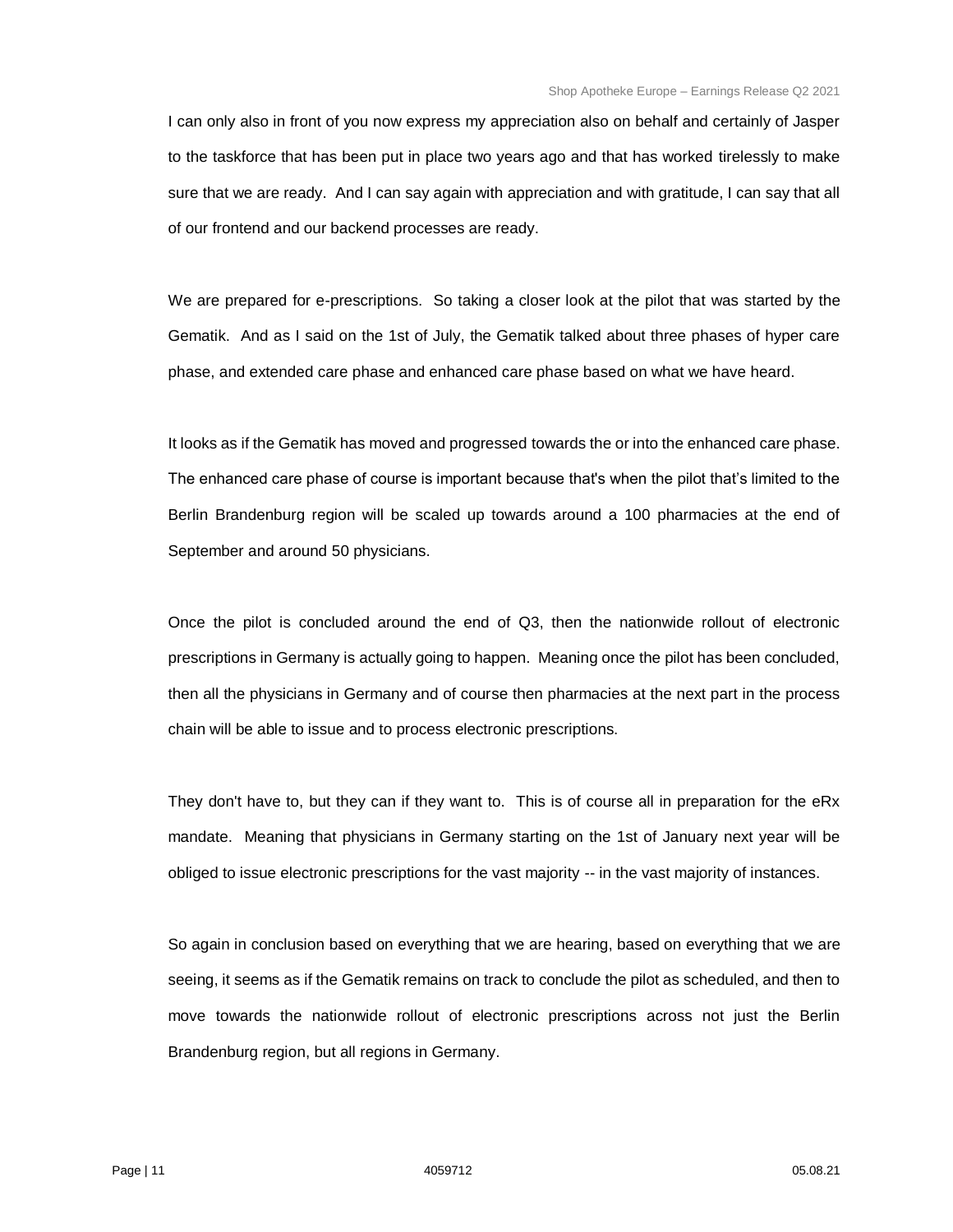So the last chart, we just want to show you again the guidance. But you're very familiar with this 10% to 15% top line growth is what we're projecting for the year. I don't think we need to walk you through the detail because we want to move to your questions.

And we want to make sure that we have enough time. Well as I said, this concludes the presentation by Jasper and by me. And we now move to your questions. I just want to reiterate. Please use the dial-in numbers that you see on the screen. And the last point from my side, please don't forget while you ask your question please be near to your webcast because otherwise we get the ugly echo. So and with this operator, do we already have a question?

- Operator: Yes, we do. But as a reminder if you do wish to queue for a question, please signal by pressing star one on your telephone keypad. Again, that is star one to queue for a question. And we'll now take our first question from AT of Jefferies. Please go ahead.
- AT: Hi, Stefan and Jasper. I hope you can hear me. Thank you for the update. Despite most points being pre-released, a couple of questions from my side. I would like to take them one by one. Firstly, I would like to understand your underlying growth assumptions for the rest of the year.

You stated you are back on stable operating performance again. So I'm assuming correctly that Q3 will most likely be in the same magnitude such as the second quarter with July and part of August fully impacted, and potentially a return to higher growth in Q4 ultimately depending on when you fix your labour issue.

And what could be the upside of the current guidance if you fix the issue already in August and basically have the flexibility on the marketing side to really scale up growth going forward?

Stefan Feltens: Thanks, A. And then once again, good morning. Your summary is exactly correct. That's exactly how it is. So indeed, we expect in Q4 a higher growth than in Q3 because in July our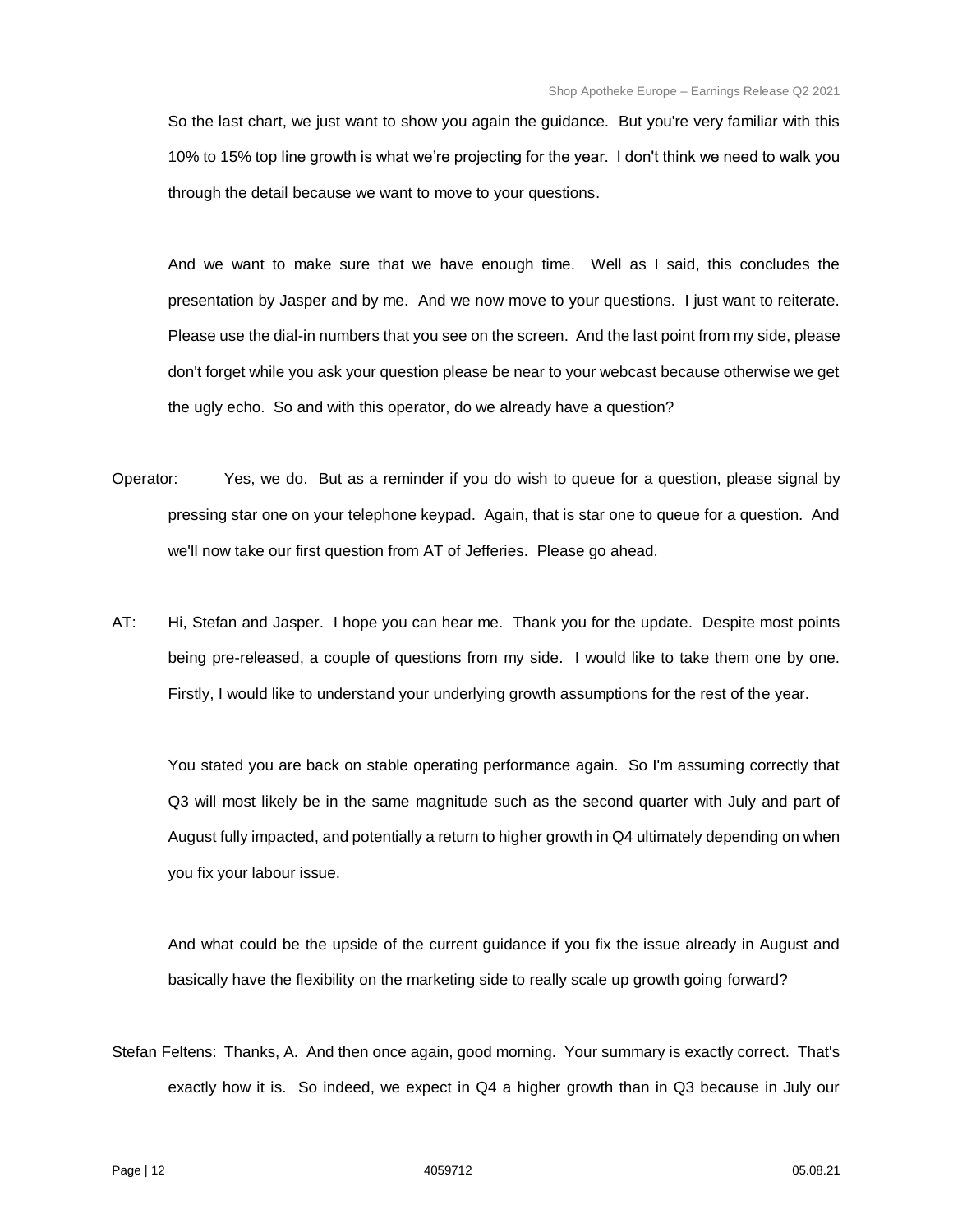performance was comparable from a customer satisfaction perspective much better because our delivery times are back to normal.

But from a total capacity perspective, we started Q3 as the end of Q2. So growth in Q3 is lower. And it's our best estimate what our guidance is a full year growth of 10% to 15% with a higher growth in Q4 returning. Yeah.

- AT: Okay, thank you. The second question would be on your pure German underlying performance. Could you clarify how many of your 7 million active customers are German based?
- Stefan Feltens: Well A again, we don't disclose this. What we disclose is the total number of our active customers. Germany of course is by a wide margin our biggest market, but we don't disclose the breakdown by country.
- AT: Okay. And lastly on your same-day delivery service, could you provide more insights. How many pharmacies are on board and how the incentive structure is built up for brick-and-mortar pharmacies and on the Shop Apotheke side? That would be interesting. Thank you.
- Stefan Feltens: Yeah. So we decided to roll out our NOW Service Master[?]. And that was because of the very good and promising results we had in our first tests under the radar screen and then the live test, both from a financial perspective but also from a customer satisfaction perspective.

The exact numbers, yeah we don't disclose. In the total P&L, they're not significant yet, but from a business case perspective they are very positive. And as to the margin structure, I think you will understand that we will not share what the exact margin structure is.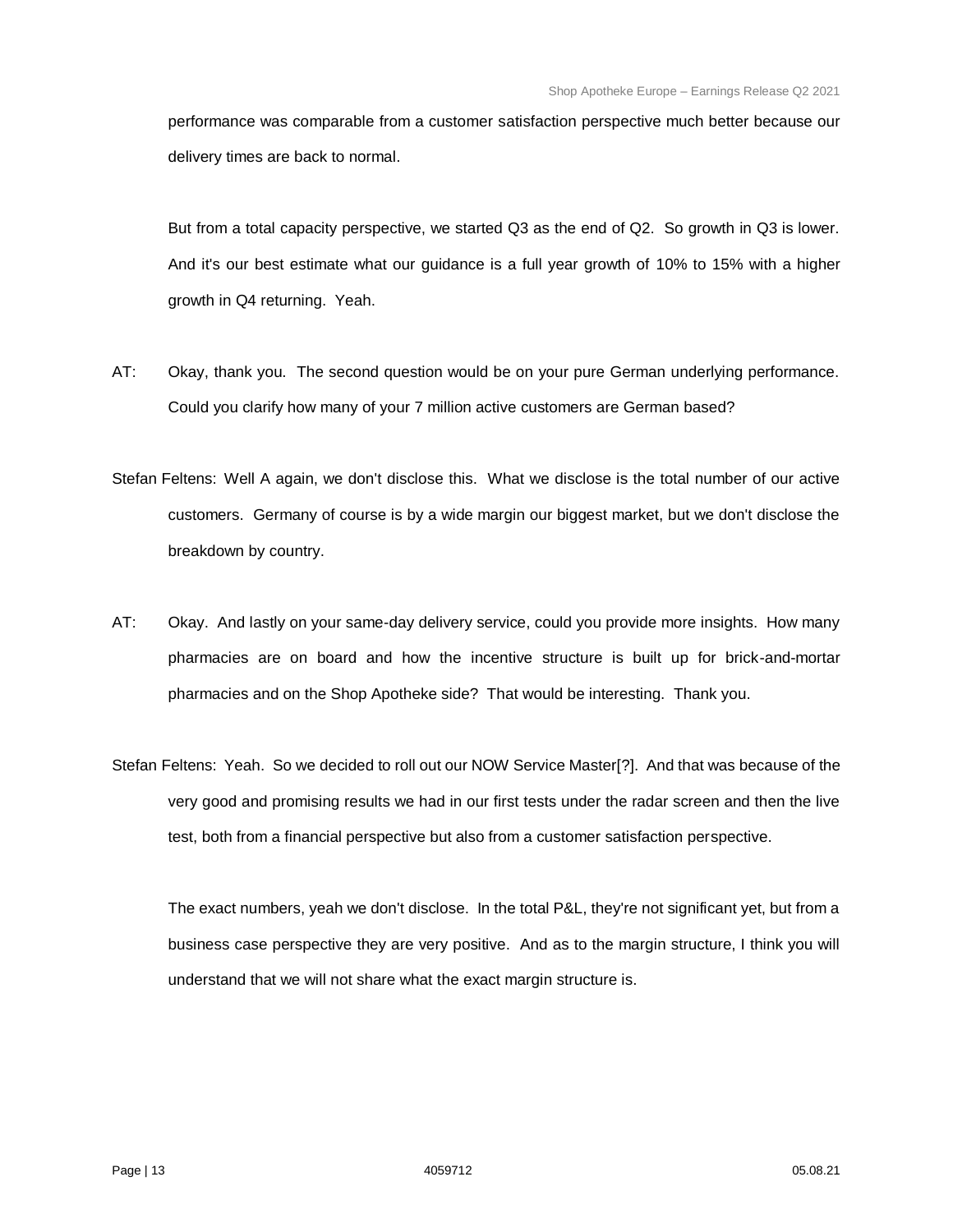But it's the classical win-win-win where you will see that the pharmacist is happy with the additional sales. We get a fee for the additional sales and a customer is paying to us. And we handle the last mile. And we handle the payment process. So that's the basic structure.

AT: And maybe [inaudible] yeah, definitely. Maybe a follow-up. Is it structured on a subscription fee or is it take rate based? Will you extend the same-day delivery for Rx as well in the future?

Stefan Feltens: There is no subscription. But if there's appetite for subscription, then we might do a subscription. What you're now seeing is that our RedCare loyalty programme patients, the customers. They pay a lower delivery fee than our other customers.

And your second question was on the subscription. And right, yeah it's absolutely our intention. There are some challenges there still to make that possible. But with the introduction of eRx, it's absolutely our intention that that's also possible through this marketplace same-day delivery NOW service, yeah.

AT: Okay, perfect. Thank you.

Stefan Feltens: Yeah, thank you. Yeah.

Operator: We will now take our next question from OC of Kepler. Please go ahead.

OC: Yeah, hi good morning again. A couple of questions, we'll take them also by one by one. The first one I appreciate the colour on the net promoter score. I was just wondering if you could help us understand how much your delivery times increased by on average over these times.

I think looking at the last calendar weeks of Q2, maybe weeks 23, 24, or to 27. Can you give us - shed some light on how much more time it will take -- it took for you to deliver packages on average?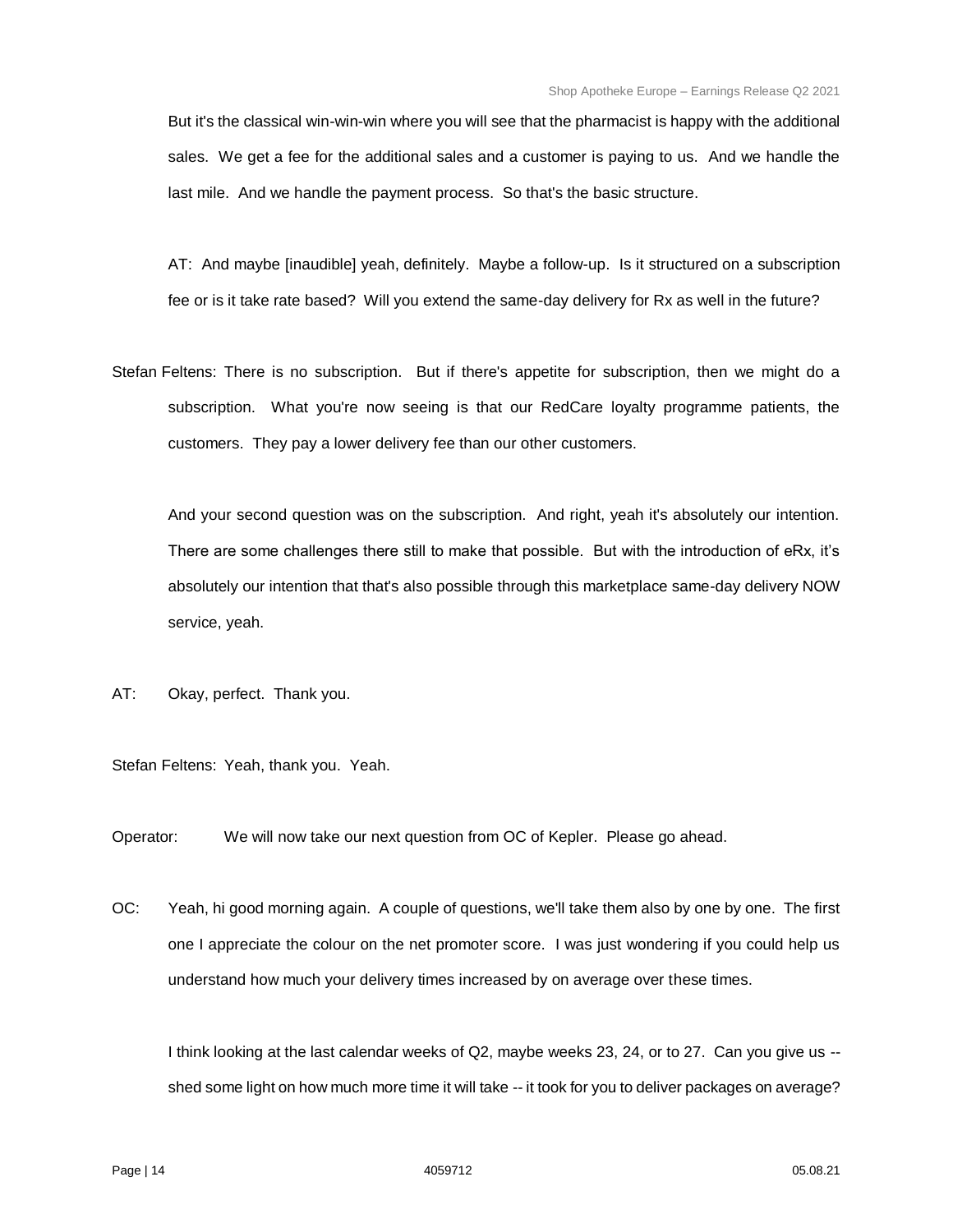Stefan Feltens: I don't have the data in front of me. O, I can share my own story. I placed an order in late June. And it took over a week in order to get the package. And I placed an order when I returned from vacation around the middle of July. And I got the package the next day.

So again, there was a significant extension of our delivery times. But I have to -- I don't have the data, the precise numbers in front of me. But Jasper, do you have any colour there or?

Jasper Eenhorst: Yeah, it's a fully [inaudible] question there, Obecause indeed one, sometimes and the world is very simple. One of the main reasons for an NPS whether it's high or low is do I get it delivered in the time that is promised to me.

So this is indeed the main reason for the decline we had there. And indeed normally, we have a certain percentage internally that we want to deliver on the next day and so ordering and then delivering the next day. And we significantly [inaudible] with that.

As always, we prioritise the Rx orders because of the necessity for customers to have that. So the delay was more in health and beauty orders we had in the past weeks. As of now, we are back on track with our SLA to the customers.

- OC: Okay. And so maybe a related question would be perhaps your average time when usually or where you want to be currently in terms of the delivery time between the order and the delivery to the end customer. Can you maybe give us a rough idea of where you want to be?
- Stefan Feltens: We want to have the significant part delivered the next day after you order. And we promise the customer generally that they will receive it between one to two days.
- OC: Okay. And then second question on --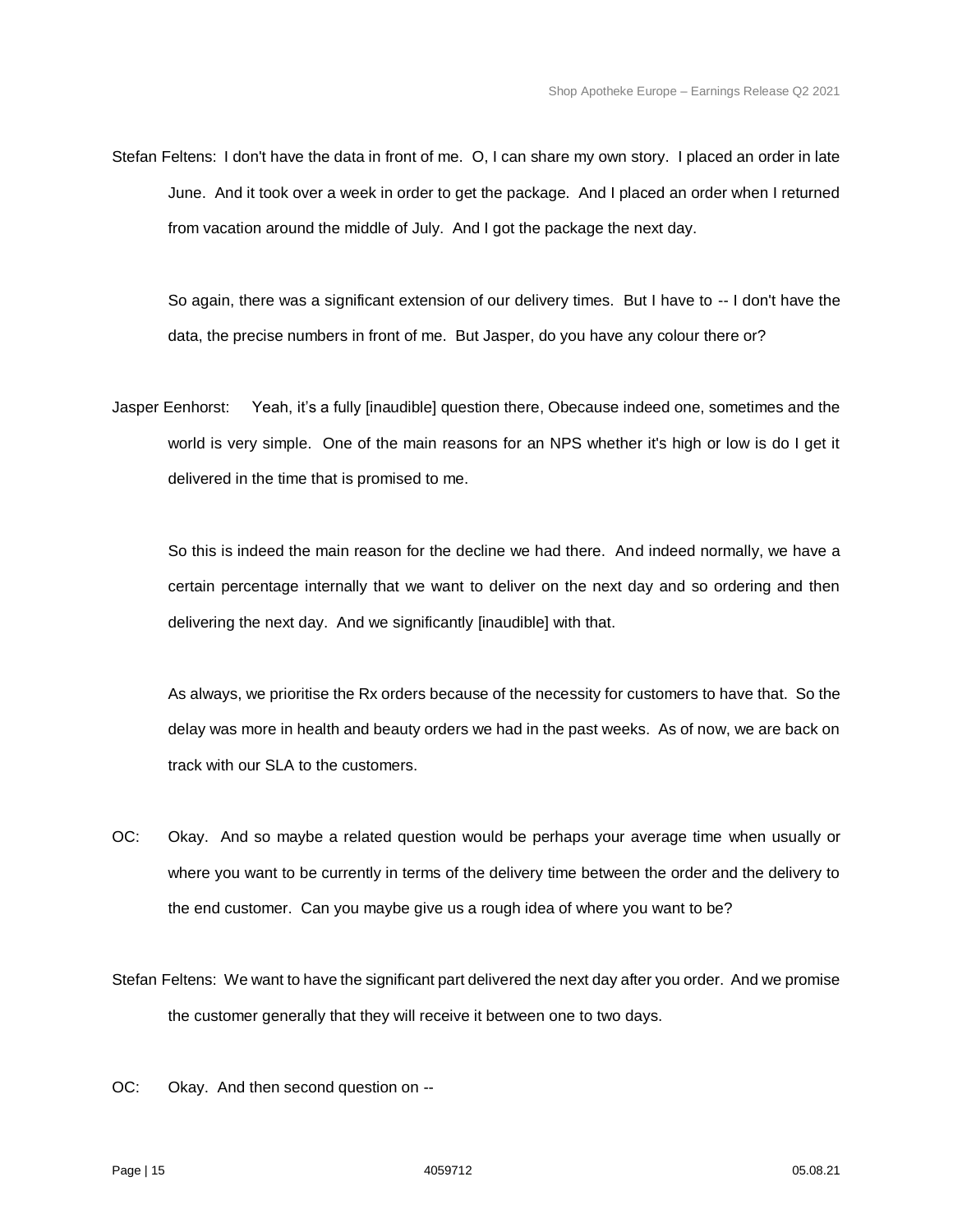Stefan Feltens: [inaudible].

OC: Yeah.

Stefan Feltens: [inaudible] what we promise, yeah.

- OC: Yeah, that's a perfect transition. Just among these logistic problems, have you prioritised the German or the international market? Is there anything there or was this hitting both?
- Stefan Feltens: No, the prioritisation that we did as Jasper just mentioned is based on medical necessity to prioritise Rx orders. And it means because we are serving Rx almost exclusively in Germany at this point of time. But besides that, there was no prioritisation by country.
- OC: Okay, fair enough. And then you said during the presentation that you moved the non-prescription part to the new facility in May. Is the prescription business still in the old facility currently?
- Stefan Feltens: That's correct. I guess the prescription orders and the cold chain orders will be moved -will have to be moved by the end of September. And that will be the last -- these are the last orders that are currently processed in our old facility.
- OC: Okay, fair enough. And then I was just wondering if you could come back to -- there were reports that you received a letter from the EU commission explaining they would stop the infringement procedure against Germany concerning the Rx pricing and the issue with the Vor-Ort-Apotheken-Stärkungsgesetz. Are you now going to take legal steps on your own against this German law or no?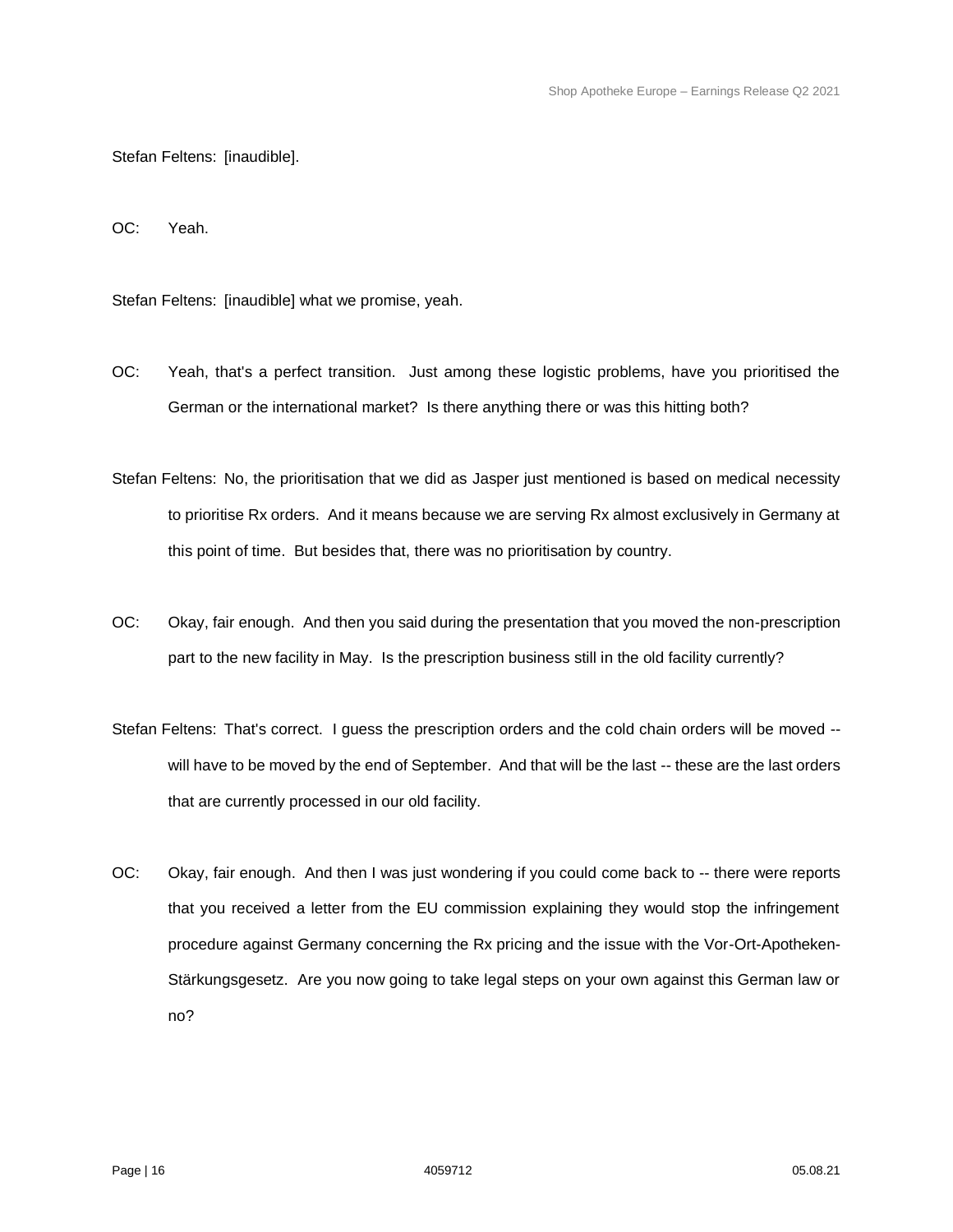Stefan Feltens: So O, you're right. We received a letter from the European Commission. Now there's an opportunity for us to reply to this letter. I don't know whether you have access to this letter. But at great length, the European Commission outlined and explained why the bonus ban is a violation of European law.

But then they pointed because of opportunity reasons they proposed, the decision hasn't been made yet. But they are considering to stop the infringement proceedings. And again, that's what you are alluding to. They're encouraging us to pursue the topic through other means.

And that is what we have been considering for quite some time. At the same time again since the beginning of the year, this is nothing fundamentally new. We've been dealing with the bonus prohibition. But again, that is what we are doing right now. We are drafting the reply to the European Commission.

So of course our position is and that's what the commission, what they have stated is it's their responsibility to ensure the enforcement of European law. They might make a different decision in this specific instance. But then, we need to consider the other legal options that are available to us.

- OC: Okay yeah, on your own. Okay, and finally two questions, sorry for that. But just on the adjustments to EBITDA, I understand it's primarily I mean -- so it's primarily the employee stock option plan. But can you work out the expected number over the full year or maybe so the total adjustment. I think the number was roughly the same in Q1 and Q2. So I'm just wondering if that should also be the case for Q3, Q4?
- Stefan Feltens: Yeah, now the exact numbers and also the table with the exact details are also all split out in the interim report. We started doing that by making a full transparency. What you will see there is that close to 70% of the total adjustment is related to the ESOP program.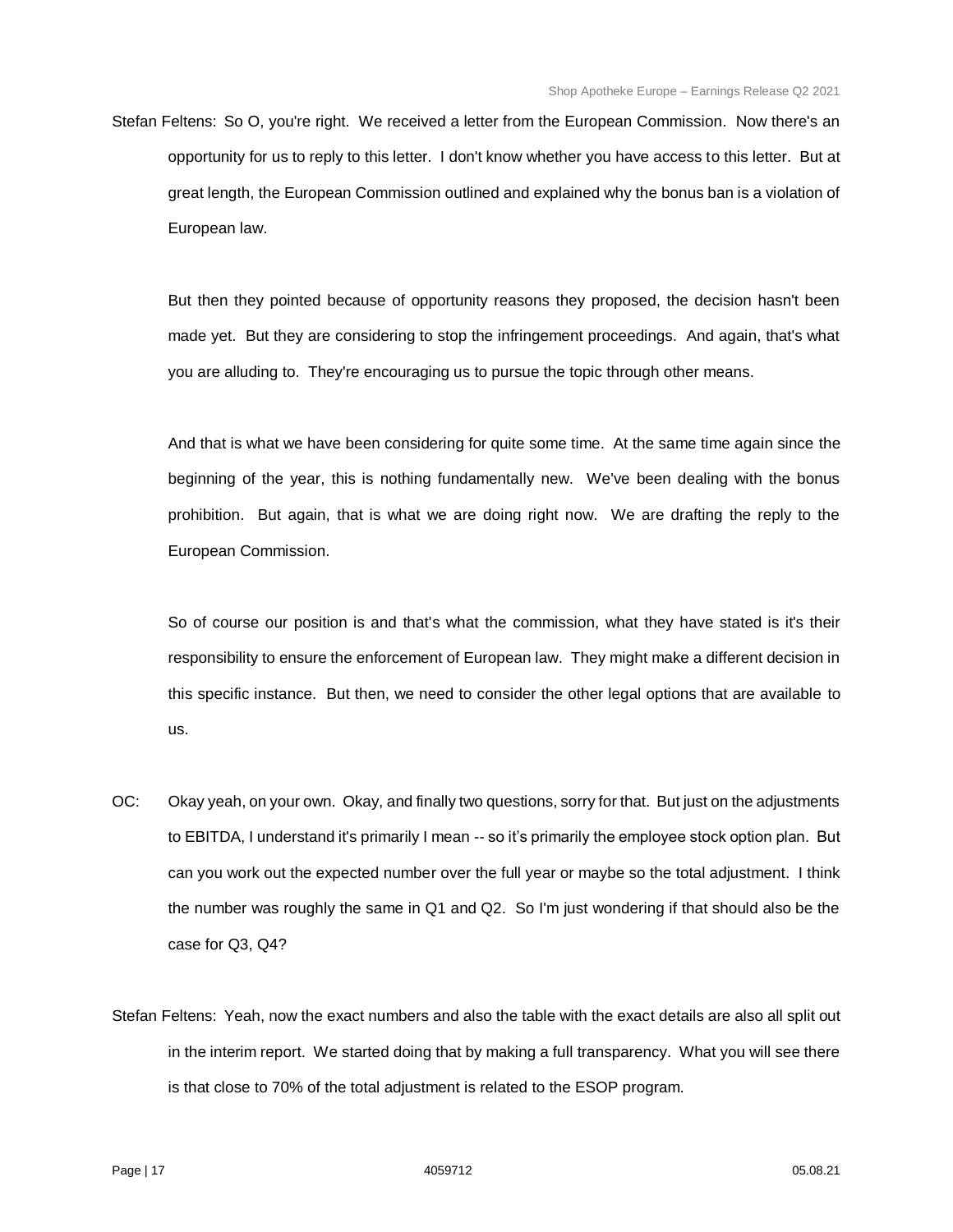And the ESOP program is based on the accounting treatment of the [inaudible] and is reflecting the fact that our share price increased so much the past year. That's a non-cash item, but it's the correct accounting treatment. So that's about the level and indeed because you determine this value at the moment of branding. That means that you can expect the same number for the coming quarters, yeah.

- OC: Okay and final one, sorry again, but on finance expenses. I just wanted to confirm the online payment expenses part of your financial cost that -- would that be fair to assume that it's roughly 60% of those financial expense?
- Stefan Feltens: No, actually it's much lower. The main elements there is as you know because we discussed it before, there is the financing expenses related to our new convertible bonds would be [inaudible]. But it's the accounting treatment cash wise, we don't pay interest, but it's in there.

So it's the convertible. It's net interest that we're paying. Importantly, it's the operating lease financing element that we're paying. So it's our lease of our building and then there's a smaller part related to payments, yeah.

OC: Okay, fair enough. Thanks a lot.

Stefan Feltens: Yeah, you're welcome. Thank you for the questions, Oo.

Operator: And as a reminder if you wish to queue for a question, please signal by pressing star one on your telephone keypad. It appears there are no further questions at this time. I'd like to hand the call back to you.